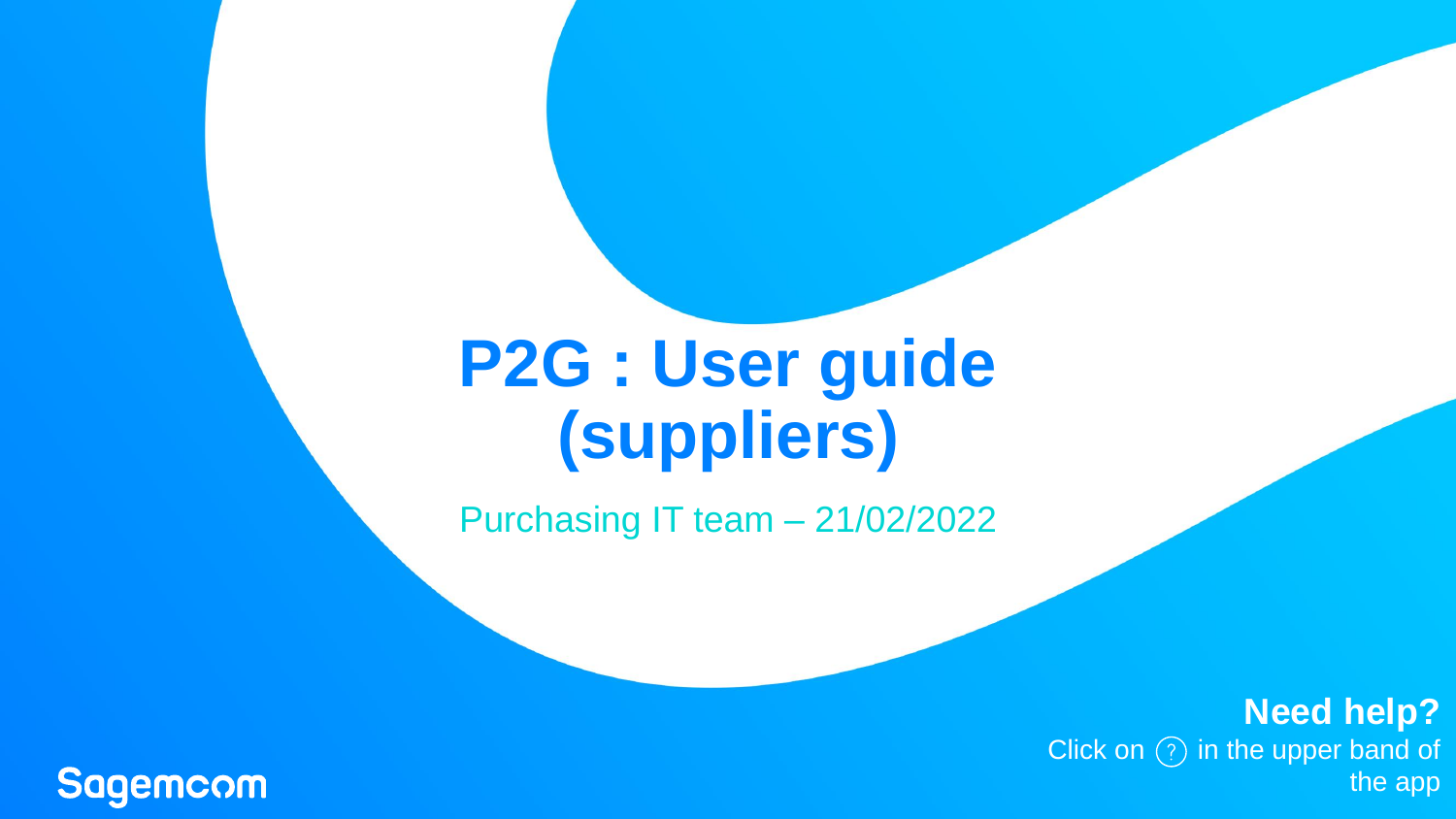# **How to…**

- Access the app P2G
- [Add / modify / delete a contact](#page-3-0)
- **. [Understand the status of a supplier contact](#page-4-0)**
- [Display a Purchase Order and download the PDF form](#page-5-0)
- **Report a mistake in a Purchase Order**
- [Understand the status of a PO or a PO item](#page-7-0)
- Confirm a PO [enter AR \(standard method\)](#page-8-0)
- Confirm a PO [enter AR \(mass confirmation\)](#page-9-0)
- [Apply filters on a PO list](#page-10-0)

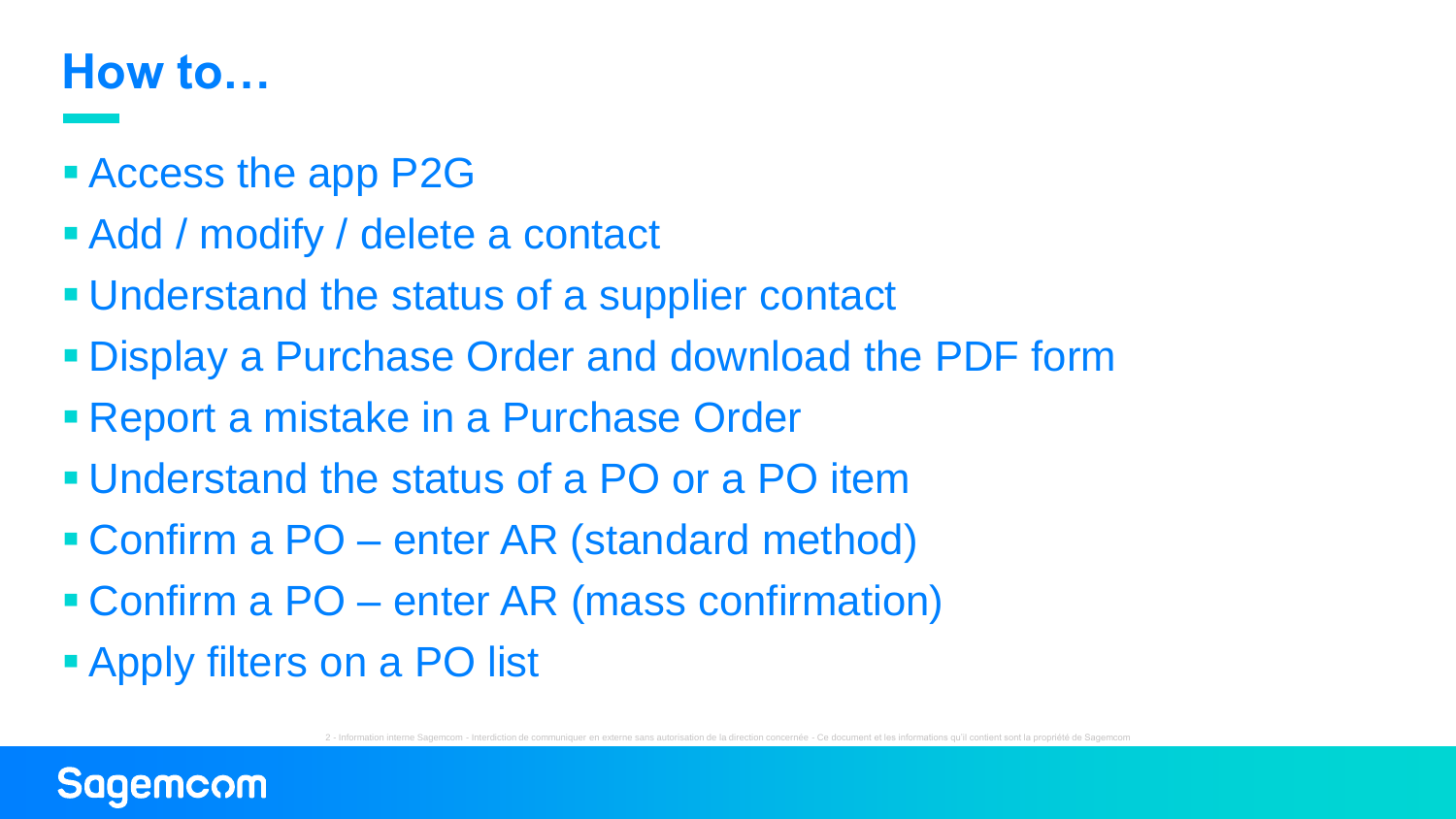# <span id="page-2-0"></span>**Access the app**

**Tip:** Save the link in your Favorites to access the P2G in 1 click !

**[Access the P2G](https://p2g.sagemcom.com/login)** https://p2g.sagemcom.com/login

# $\rightarrow$  Recommended

**Compliant web browsers : The Secount activation : The Secount activation : Log into the app : Account activation :**

> Click on the activation link received by email

Password creation Secret question choice GDPR conditions acceptation General Terms of Use (GTU) acceptation

Valid

### Login :

name.surname@supplier.com

*Your email address*

### Password :

●●●●●●●●●●

*The password that you chose during the activation of your P2G account*



**Languages :**

Note : if you encounter difficulties to login, please contact support and don't forget to indicate your web browser and its version. The P2G login is different from the SNC login.

2 - Information interne Sagemcom - Interdiction de communiquer en externe sans autorisation de la direction concernée - Ce document et les informations qu'il contient sont la propriété de Sagemcom



# **Sagemcom**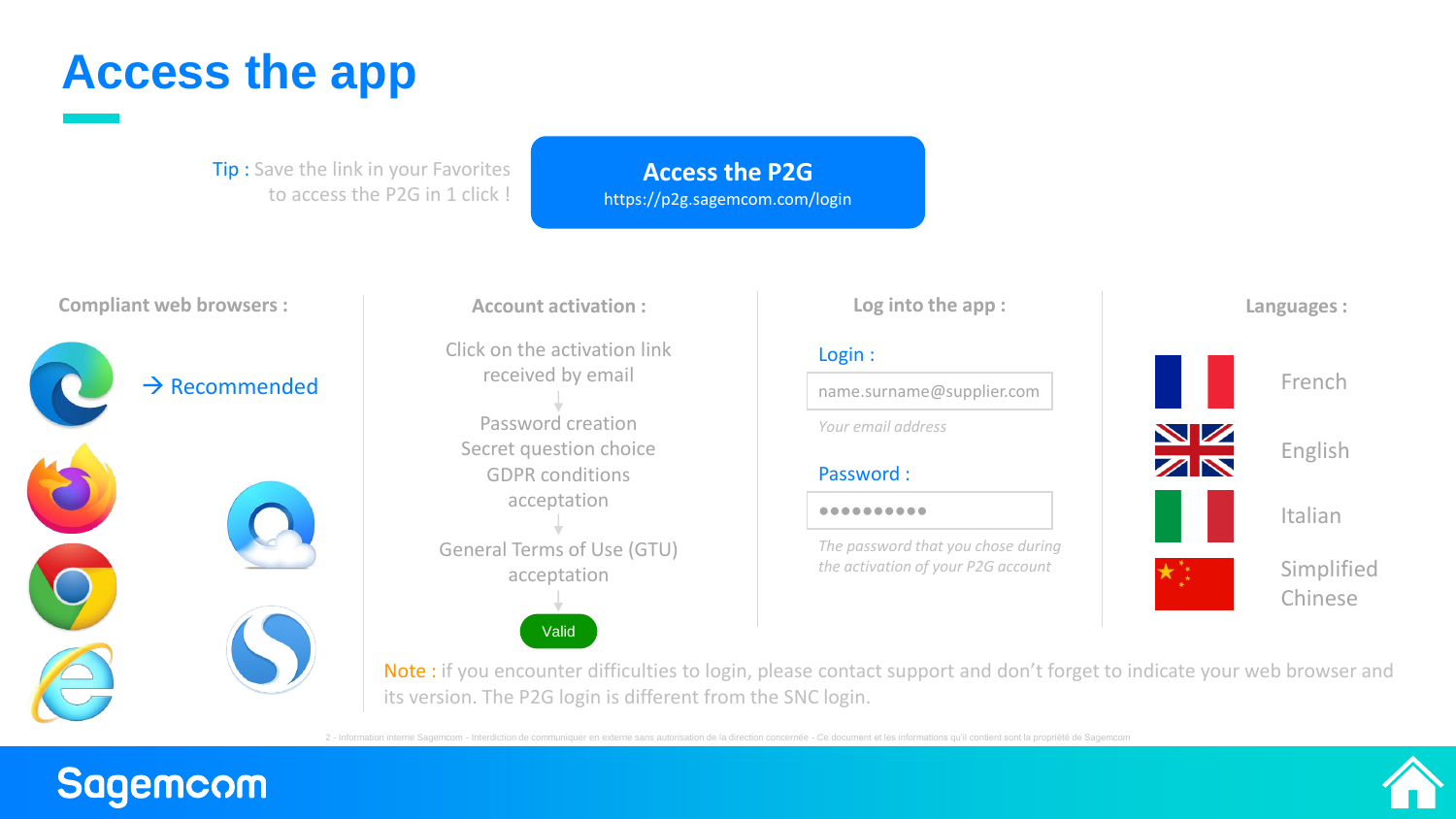# <span id="page-3-0"></span>**Add / modify / delete a contact**

Menu **Information** → Table **My contacts**

# **My contacts FRS-Reference**



| <b>Last name</b>                                                                      | <b>First name</b>                                                                               | <b>Email</b>                                                 | <b>Function</b> |                                                                                                           | <b>Added by</b>                                                                                                                                                                    | <b>PO</b> notifications | <b>Status</b> $(?)$                                                         | <b>Action</b> |
|---------------------------------------------------------------------------------------|-------------------------------------------------------------------------------------------------|--------------------------------------------------------------|-----------------|-----------------------------------------------------------------------------------------------------------|------------------------------------------------------------------------------------------------------------------------------------------------------------------------------------|-------------------------|-----------------------------------------------------------------------------|---------------|
| CONTACT                                                                               | <b>Test test</b>                                                                                | test.email@test.com                                          | test            |                                                                                                           | Prenom NOM (Fournisseur)                                                                                                                                                           | <b>IO</b>               | Waiting for validation                                                      |               |
| <b>NOM</b>                                                                            | Prenom                                                                                          | prenom.nom@frsreference.co Test                              |                 |                                                                                                           | Maxime SACHY (Sagemcom)                                                                                                                                                            | <b>ID</b>               | <b>O</b> Valid                                                              |               |
| <b>Add new contact</b>                                                                | $A - Add$ a contact<br>×                                                                        |                                                              |                 | $B$ – Modify a contact<br>$\times$<br><b>Contact modification</b><br>Email<br>prenom.nom@frsreference.com |                                                                                                                                                                                    |                         | $C$ – Delete a contact<br>The contact will then have<br>the status:         |               |
| Email<br>First name<br>Last name<br>Function<br>S'abonner aux notifications<br>Cancel | Order notifications<br>Consignement notifications<br>Forecast notifications<br>Save <b>Save</b> | Don't forget to<br>subscribe the contact<br>to notifications |                 | First name<br>Last name<br>Function<br>default language<br>S'abonner aux notifications<br>Cancel          | Prenom<br>Nom<br>Test<br>$\bigcirc$ Italian<br>$\bigcirc$ French<br>$\odot$ English<br><b>Conder notifications</b><br>Consignement notifications<br>Forecast notifications<br>Save |                         | Waiting for deletion<br>before validation by an<br>admin for final deletion |               |



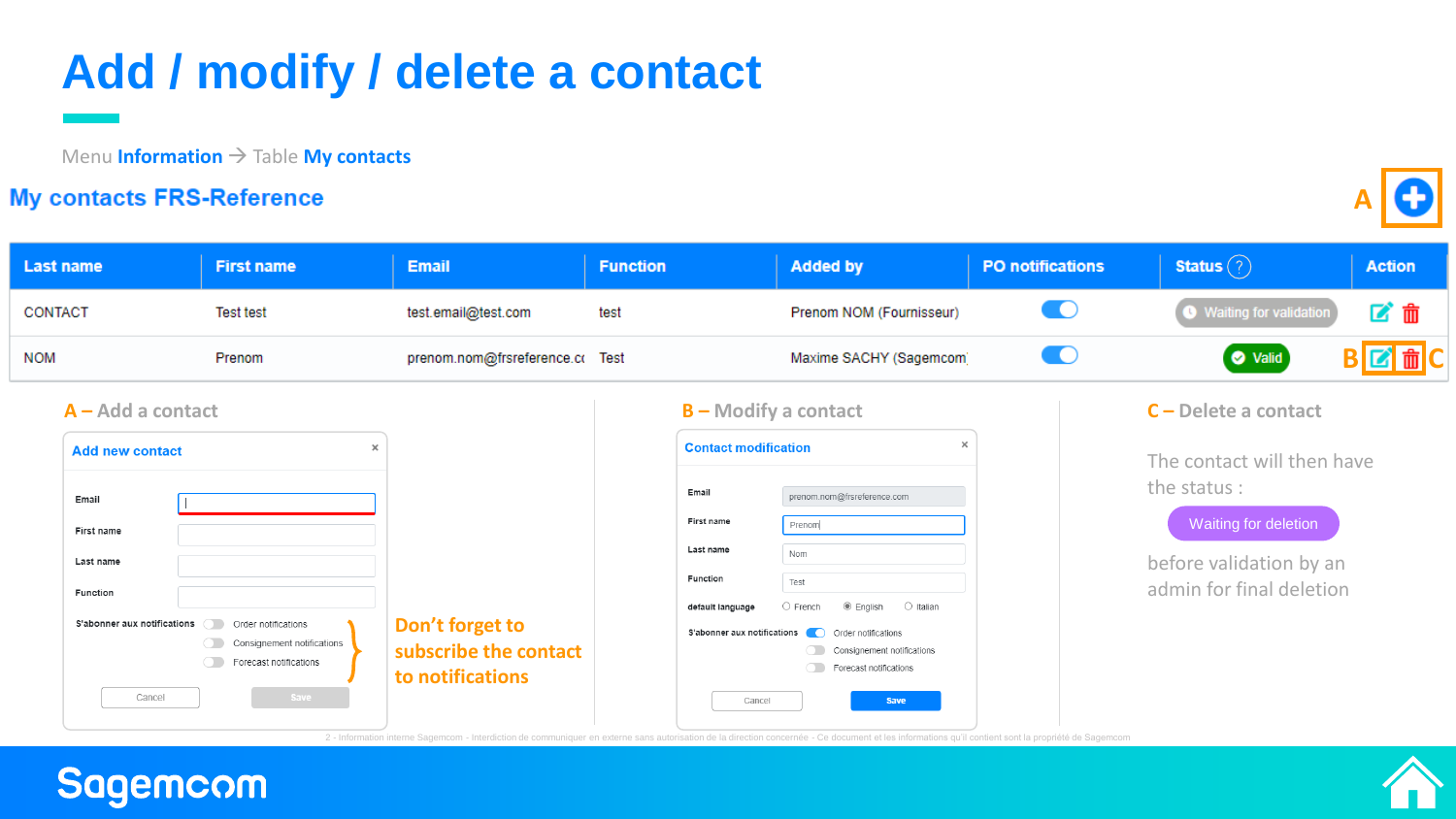# <span id="page-4-0"></span>**Contact status**

**Sagemcom** 

# Menu **Information** → Table **My contacts** → Column **Status**

| <b>Admin action needed</b> | Waiting for validation        | $\rightarrow$ The contact has to be validated by an admin before having access to the app                                                                                                                                                                                                     |
|----------------------------|-------------------------------|-----------------------------------------------------------------------------------------------------------------------------------------------------------------------------------------------------------------------------------------------------------------------------------------------|
|                            | Waiting for deletion          | $\rightarrow$ The contact has to be validated by an admin for final deletion                                                                                                                                                                                                                  |
|                            | Waiting for activation        | $\rightarrow$ The contact has to click on a link received by email to create his / her password and log into the app                                                                                                                                                                          |
| <b>Supplier contact</b>    | Waiting for login             | $\rightarrow$ The contact has to log into the app and accept the General Terms of Use (GTU)                                                                                                                                                                                                   |
| action needed              | Waiting for reactivation      | $\rightarrow$ The contact has to click on the link received by email to create a new password and log into the app                                                                                                                                                                            |
|                            | Password has expired          | $\rightarrow$ The contact has to log into the app and change his / her password (requested once logged in)                                                                                                                                                                                    |
| "Normal" state             | Valid                         | $\rightarrow$ The contact is activated, he / she can log into the app                                                                                                                                                                                                                         |
|                            | <b>Blocked</b>                | $\rightarrow$ The contact has been blocked by a Sagemcom user, he / she cannot log into the app P2G                                                                                                                                                                                           |
|                            | <b>Authentication blocked</b> | $\rightarrow$ The password of the user has been forced, please contact support                                                                                                                                                                                                                |
| <b>Unusual state</b>       | <b>Deacivated</b>             | $\rightarrow$ The contact didn't connect for more than one year, his / her account has been deactivated                                                                                                                                                                                       |
|                            | <b>GTU refusal</b>            | $\rightarrow$ The contact didn't accept the General Terms of Use (GTU) of the app P2G<br>2 - Information interne Sagemcom - Interdiction de communiquer en externe sans autorisation de la direction concernée - Ce document et les informations qu'il contient sont la propriété de Sagemcom |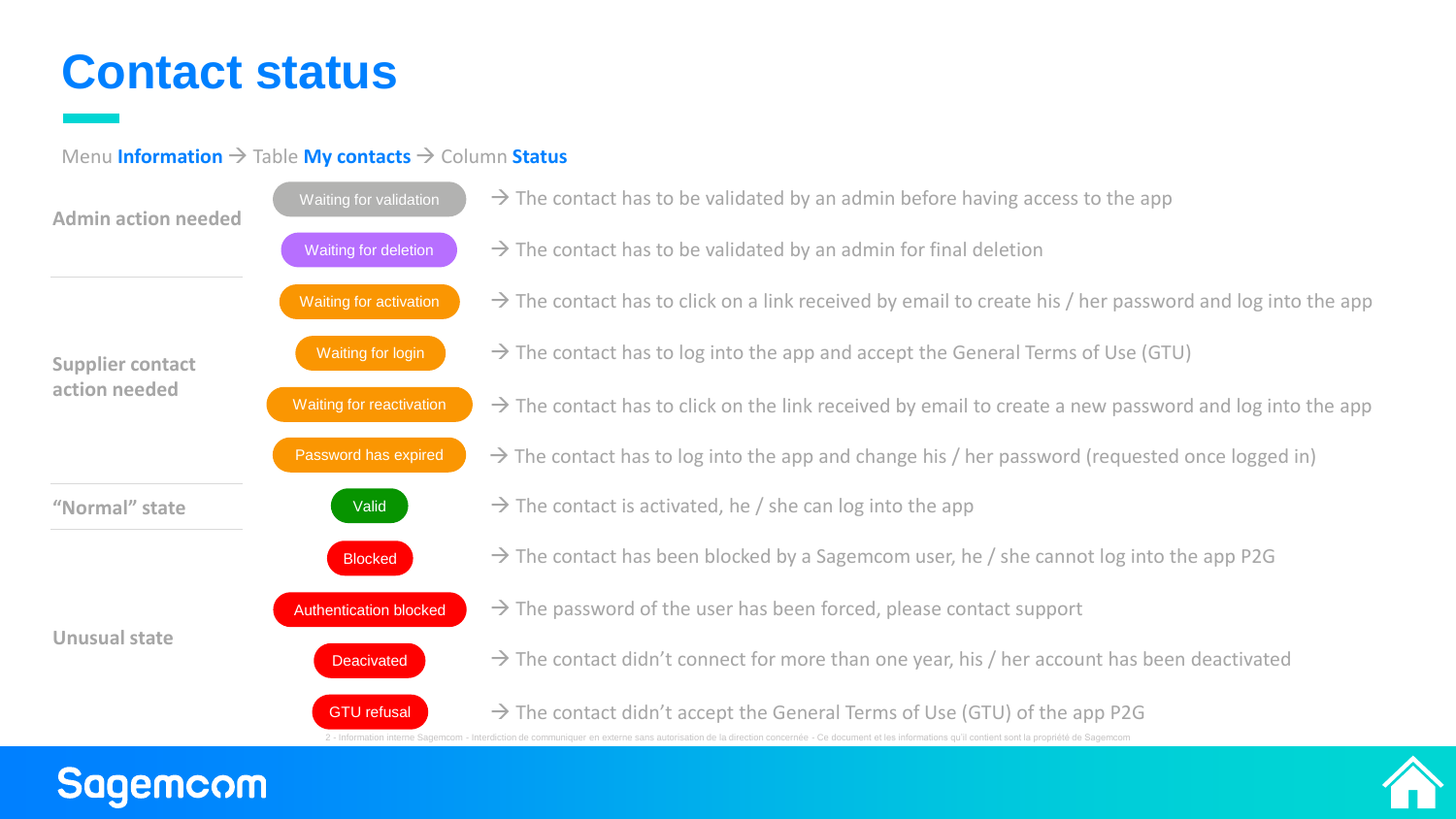# <span id="page-5-0"></span>**Purchase order and PDF of the order**

**Sagemcom** 

Notification received by email → Click in on the PO number **OR** Menu **Orders** → Submenu **PO detail** → Search for a **Purchase Order OR** Menu **Orders** → Submenu **PO list** → Click on a **PO number**



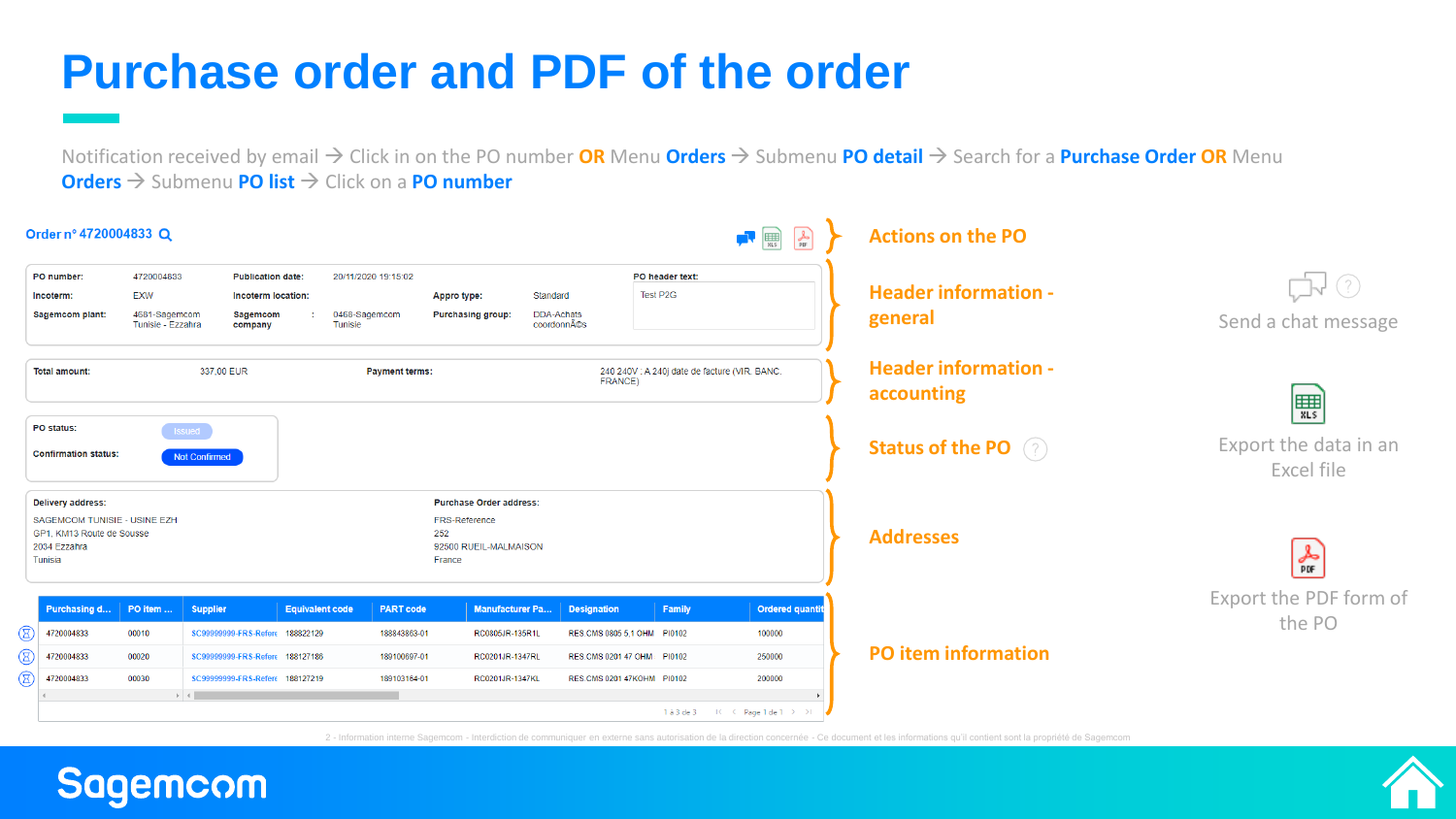# <span id="page-6-0"></span>**Chat (discussion thread)**

Menu **Orders** → Submenu **PO detail OR** Menu **Orders** → Submenu **PO list AND**



# **1 – Open the chat window**

in order to read a message or write a new one

Tip : the icon  $\blacksquare$  in the upper band informs you that you have an unread message, click on it in order to display the concerned PO and then on  $\blacksquare$  in order to display the message

### **2 – Enter a message**

as needed (mistake in the PO, need of a missing information, etc.) The buyer or the supply chain manager of Sagemcom will be automatically alerted of your message.

# **3 – Send the message** by clicking on **or** or press "Enter"



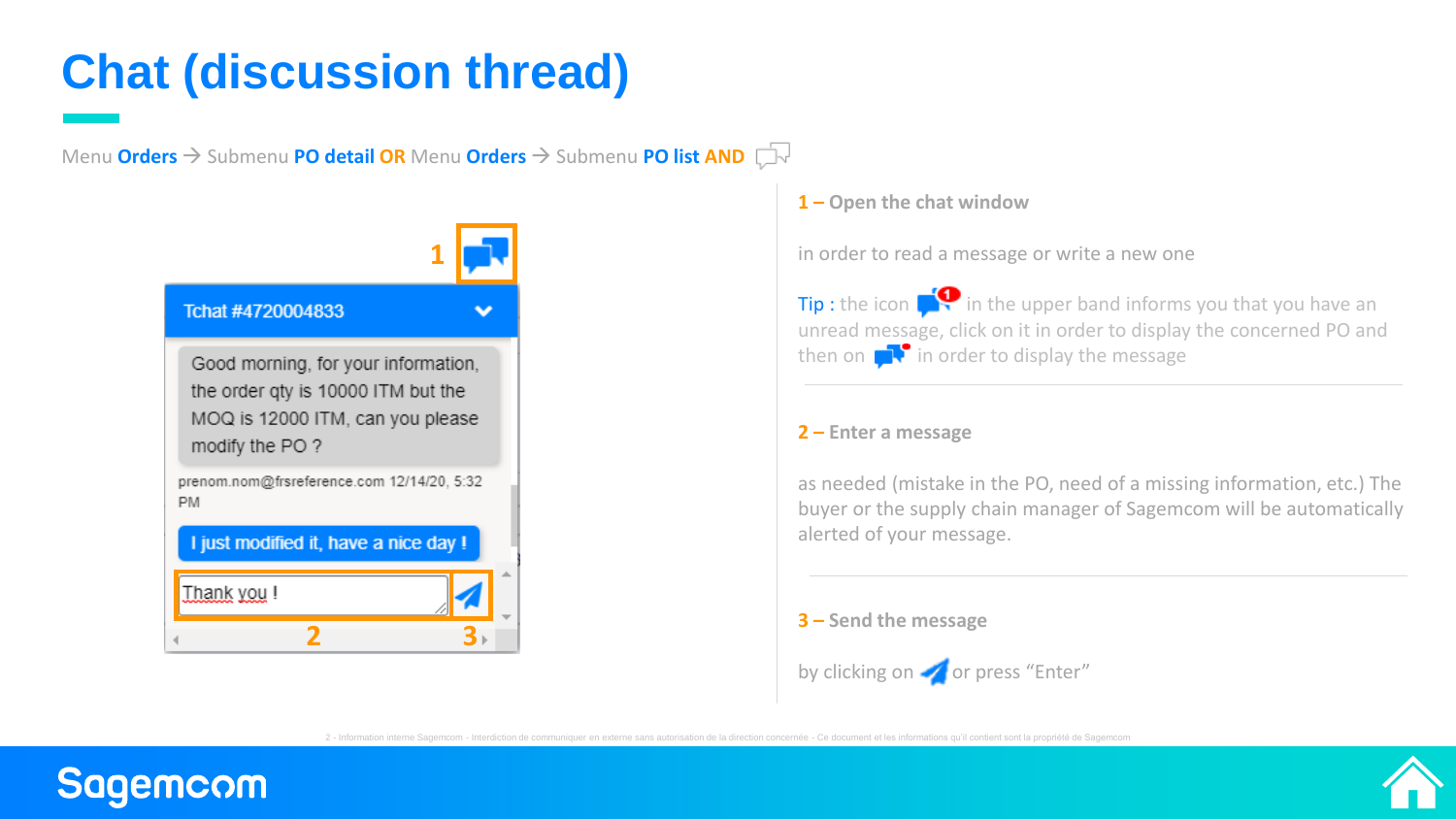# <span id="page-7-0"></span>**Status of PO and PO item**

**Sagemcom** 





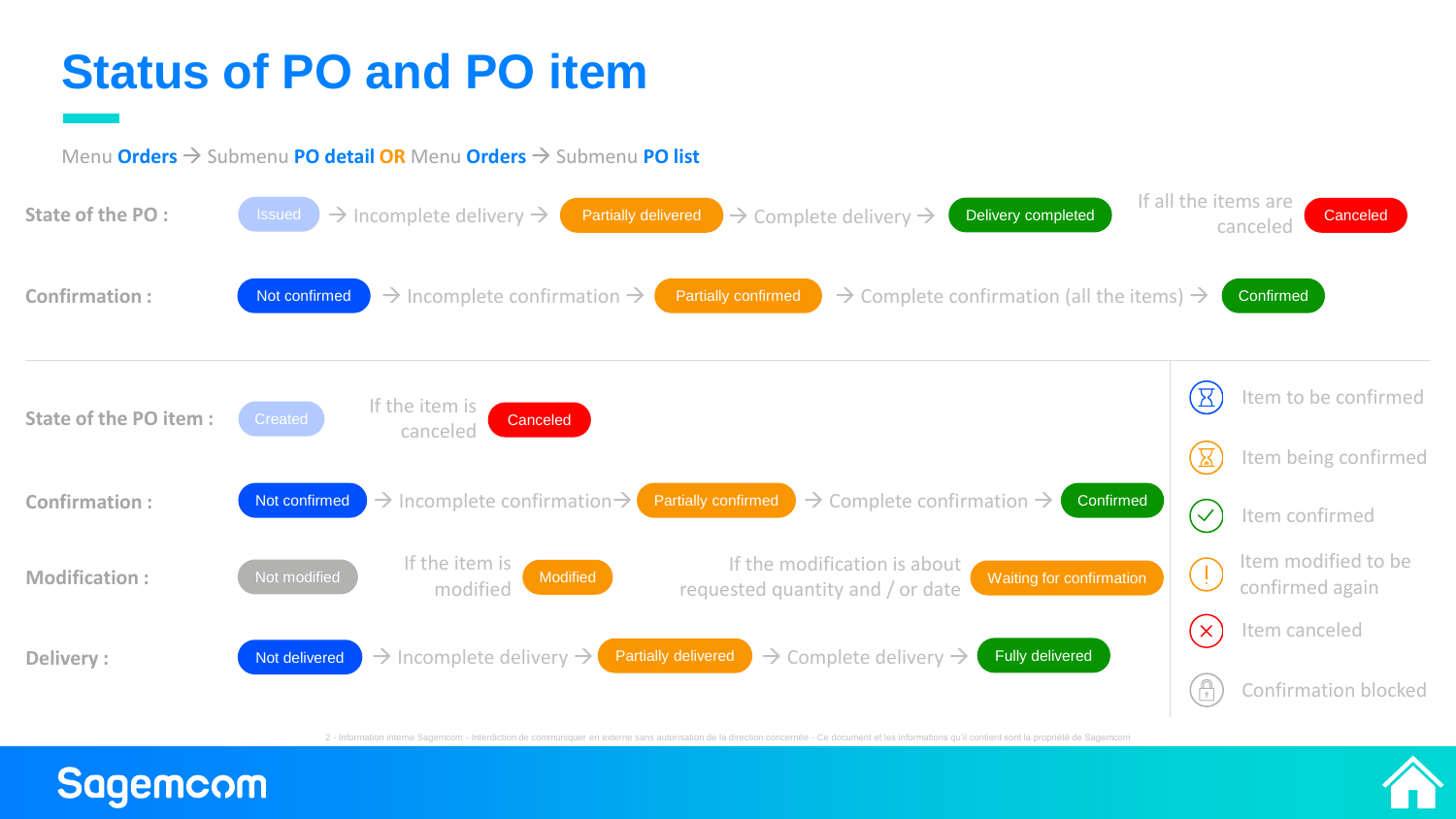# <span id="page-8-0"></span>**Confirmation – AR entry (standard method)**

Notification received by email → Click in on the PO number **OR** Menu **Orders** → Submenu **PO detail** → Search for a **Purchase Order OR** Menu **Orders** → Submenu **PO list** → Click on a **PO number**

|  |            |       | Purchasing d   PO item    Manufacturer Pa   Designation |                             | Family | <b>Ordered quantity</b> | Confirmed quant   Unit price |      |      |
|--|------------|-------|---------------------------------------------------------|-----------------------------|--------|-------------------------|------------------------------|------|------|
|  | 4720004833 | 00010 | RC0805JR-135R1L                                         | RES.CMS 0805 5,1 OHM PI0102 |        | 100000                  |                              | 1,39 | 1000 |

| <b>Confirmation entry</b>                                  |                           |  |  |  |  |
|------------------------------------------------------------|---------------------------|--|--|--|--|
| <b>Information</b>                                         |                           |  |  |  |  |
| PO number: 4720004833                                      | <b>PO item: 00010</b>     |  |  |  |  |
| <b>INCOTERM: FXW</b>                                       | <b>Plant: 4681</b>        |  |  |  |  |
| <b>MPN: RC0805JR-135R1L</b>                                | <b>PART: 188843863-01</b> |  |  |  |  |
| <b>Designation: RES.CMS 0805 5.1 OHM 5% 125MW</b><br>400PP |                           |  |  |  |  |

### **Confirmation**



## **1 – Open the confirmation entry window**

by clicking on the icon on the left of the PO item line or on "COMPLETE"

### **2 – Enter the confirmation**

depending on your expected deliveries. Click on  $\blacksquare$  in order to add a timeframe (in the case of a delivery in several times), click on  $\frac{1}{\sqrt{10}}$  in order to delete a timeframe

### **3 – Send the confirmation**

### by clicking on "Confirm"

Tip : you can modify a confirmation by clicking on the icon  $\rightarrow$  next to the confirmation already saved



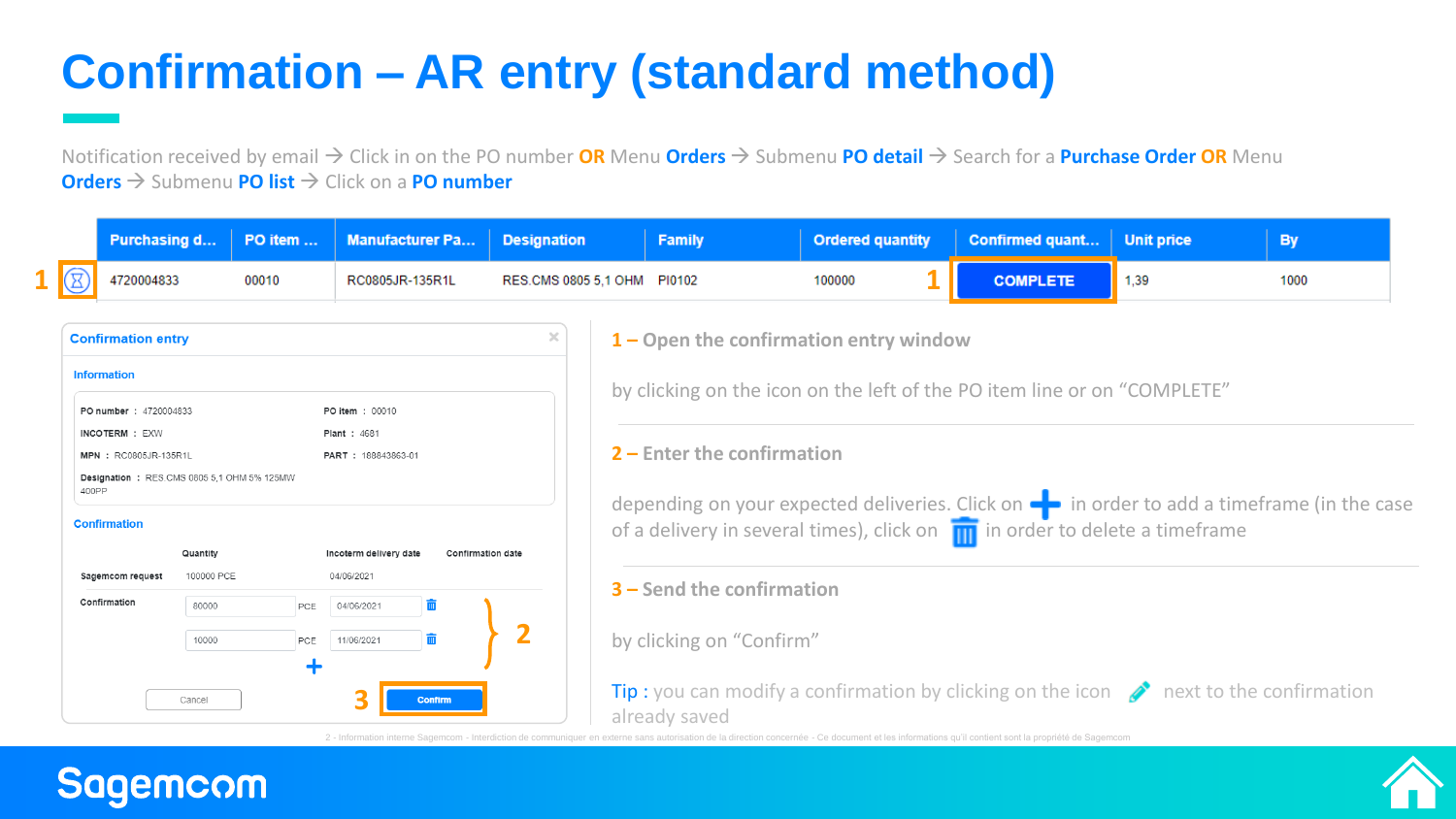# <span id="page-9-0"></span>**Confirmation – AR entry (mass confirmation)**

### Menu **Orders** → Sous-menu **Mass confirmation**

1- Export the file



PO / PO item to be confirmed

**1 – Export the file**

The downloaded file contains all the PO item which quantities remain to be confirmed.

### 2- Modify the file



**2 – Modify the file (yellow columns only)**

Enter the confirmed quantity and the confirmed date (delivery date expected at incoterm) for each PO item.

### **Do not modify the cells of another column**

**Tip**: in order to enter a timeframe confirmation (in the case of a delivery in several times), copy-insert the line of the PO item concerned (right click on the line number / copy / right click on the line number / insert the copied cells) and fill in as lines as timeframe needed



### **3 – Import the file**

The processing can take a few minutes. The loading bar in the upper band gives the progress of the data processing.

Once the file has been processed, 2 tables are displayed : PO items with confirmation errors, and PO items without confirmation errors.

Click on "Validate" in order to confirm all the PO items without confirmation errors (the PO item with errors will not be confirmed)

2 - Information interne Sagemcom - Interdiction de communiquer en externe sans autorisation de la direction concernée - Ce document et les informations qu'il contient sont la propriété de Sagemcom



# **Sagemcom**